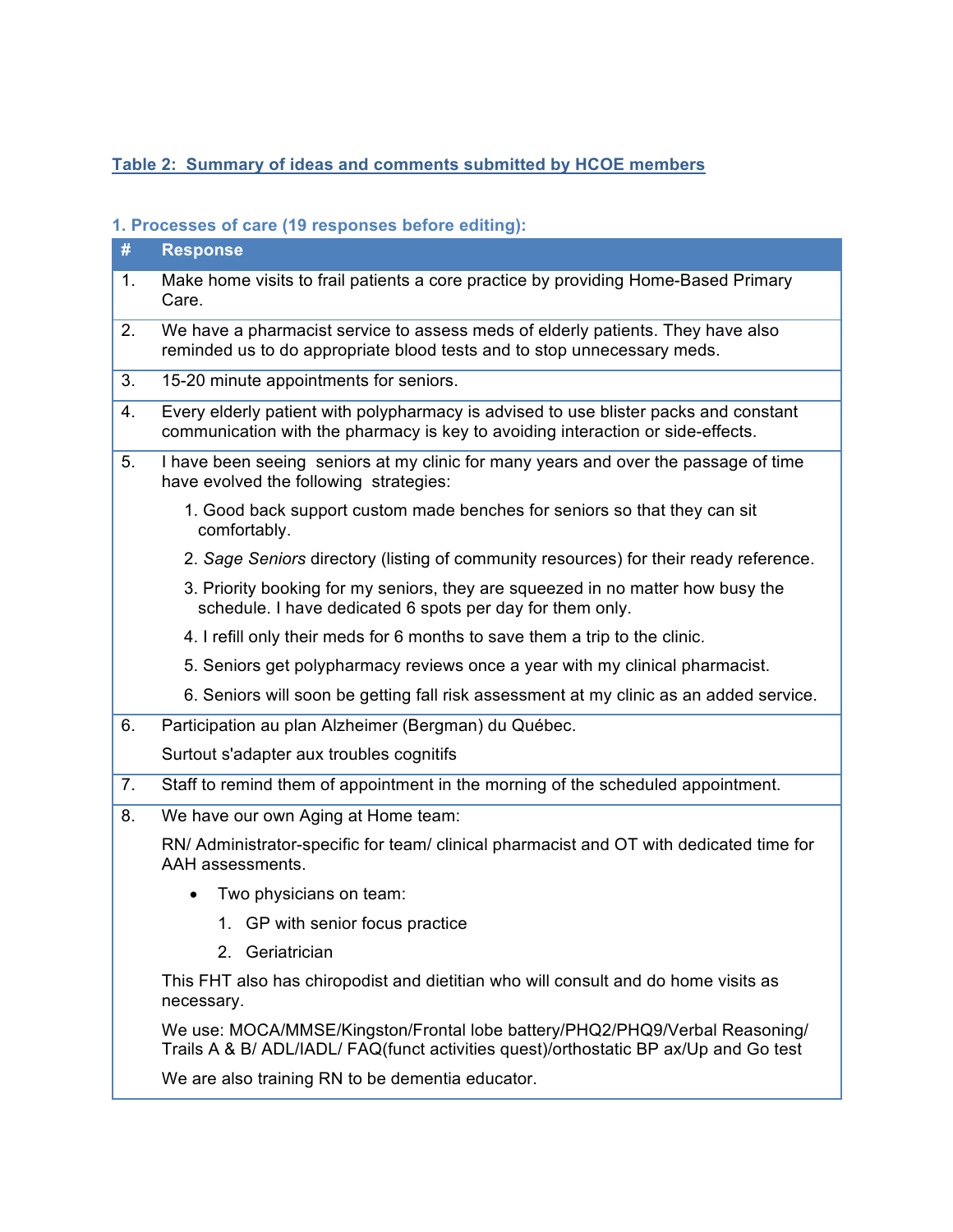- 9. La très grande majorité de mes ainés reçoivent des piluliers. J'enseigne, ce qui aide beaucoup à me tenir à jour.
- beaucoup à me tenir à jour.<br>10. Referral for Geriatrics assessment program to maximise benefits
- 11. Home visits in collaboration with CCAC avoids duplication and allows just in time change in services: review goals of care/discussion of advance care planning for all frail seniors /document and obtain copy of POA documents and contact information.

Involve allied health for home safety assessments.

12.

- 13. Always have all sizes of BP cuffs handy. Do a standing BP if any sign of frailty, to prevent iatrogenic falls. (If there's no evidence for this, we need a study - I have made many elders feel stronger and more functional doing this.)
- 14. Offer telehealth visits with patients, families, and caregivers

#### **2. Emotional and behavioural environment (19 responses):**

| #  | <b>Response</b>                                                                                                                                                                                                                                                                   |
|----|-----------------------------------------------------------------------------------------------------------------------------------------------------------------------------------------------------------------------------------------------------------------------------------|
| 1. | My elderly patients have been told to phone when they need anything/appointment and<br>that they will be seen SAME or NEXT DAY.                                                                                                                                                   |
|    | My day soon gets half filled with appointments which I mostly fit in the pm because I<br>usually see my frail elderly pts in their homes.                                                                                                                                         |
|    | If I don't receive calls for appointments, my mornings are usually spent reviewing reports<br>and hospital discharges and ER visit reports and then I initiate the home visits for the pm<br>for follow ups on the pts who have issues to follow.                                 |
|    | If I am away, I am available for my staff by text messages.                                                                                                                                                                                                                       |
|    | Any time a pt calls when I am out of town, my nurse practitioner colleague sees them in<br>their home. She contacts me if she needs advice about medications.                                                                                                                     |
|    | Routine 3 monthly bloodwork is the responsibility of my receptionist / assistant: she<br>keeps a list of pts who need chronic disease management and she calls them to remind<br>them of their blood work requisition. This is followed up by a visit the following week.         |
| 2. | Plan and allow more time with them e.g.at end of day or just book more time in the<br>schedule to allow time to communicate.                                                                                                                                                      |
| 3. | Advance Care planning completed with every patient and including Substitute Decision-<br>Makers, organ donation permission, and Next of Kin contact information.                                                                                                                  |
| 4. | Nurses assist the elderly patients with reviewing their list of medications, their<br>glucometer usage, and their social history. We usually ask that they come with a<br>companion friend or family member so to help with history taking and explanations given<br>to patients. |
| 5. | I find my staff is very polite anyways but with seniors we do go the extra mile to make<br>them feel comfortable.                                                                                                                                                                 |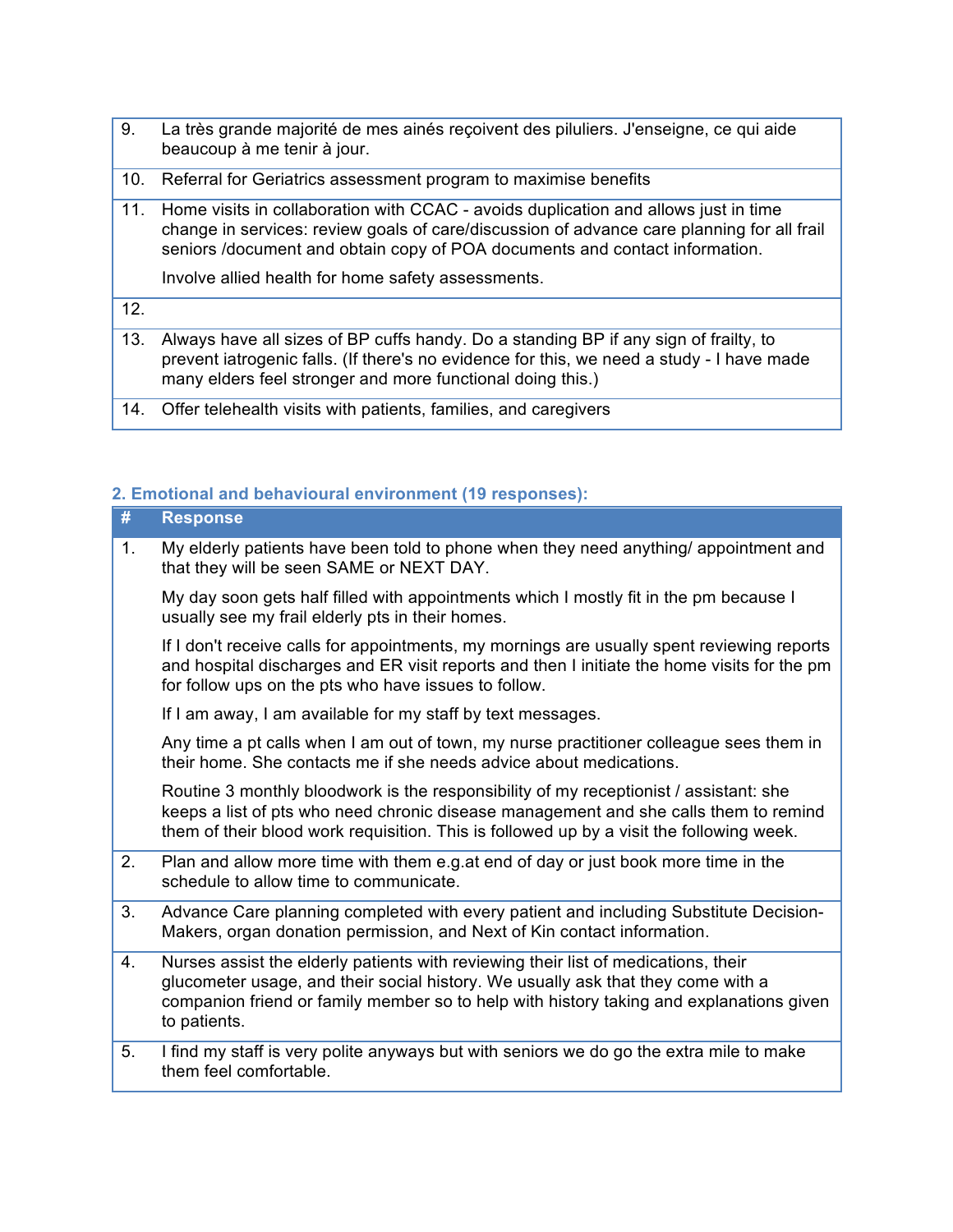| 6.  | Palliative care is a big part of my practice since the average age of my pts is 88-92 yrs.                                                                                                                                                                                                                                                                                                                                                                                                                     |
|-----|----------------------------------------------------------------------------------------------------------------------------------------------------------------------------------------------------------------------------------------------------------------------------------------------------------------------------------------------------------------------------------------------------------------------------------------------------------------------------------------------------------------|
|     | These people actually DO NOT like the hospital environment (they fear going to hospital<br>even for minor procedures or blood tests as they may have vision issues, hearing<br>difficulties as well as mobility and driving issues). Therefore, anything that can be done<br>at home for them is welcomed with gratitude.                                                                                                                                                                                      |
|     | They also often need their FP to explain to them what the specialist told them about their<br>health and prognosis; they need repetition and clarification and reassurance again and<br>again.                                                                                                                                                                                                                                                                                                                 |
| 7.  | Tenter de mieux former le personnel d'accueil et de faire mieux que les boîtes vocales.                                                                                                                                                                                                                                                                                                                                                                                                                        |
|     | Toujours, si permission de l'aîné, avoir numéro d'une autre personne pour confirmer les<br>rdv.                                                                                                                                                                                                                                                                                                                                                                                                                |
|     | Mieux former via une infirmière régionale du plan Alzheimer toutes les infirmières et les<br>md aux difficultés cognitives et au REPÉRAGe des pertes d'autonomie en première<br>ligne.                                                                                                                                                                                                                                                                                                                         |
| 8.  | Suggest family member accompany them                                                                                                                                                                                                                                                                                                                                                                                                                                                                           |
| 9.  | Our office is open, warm space. Seating has arms for mobility.                                                                                                                                                                                                                                                                                                                                                                                                                                                 |
|     | RN always inquires if they need glasses or if they are able to hear well enough to ask to<br>repeat (get hearing assistive device) when testing.                                                                                                                                                                                                                                                                                                                                                               |
| 10. | I do home visits. It's amazing what I find and what I learn!                                                                                                                                                                                                                                                                                                                                                                                                                                                   |
|     | I give my cell to all patients over 80 (don't promise immediate response but I try) if they<br>have urgent issues outside office hours.                                                                                                                                                                                                                                                                                                                                                                        |
|     | Seniors are the only patients I do phone med refills for and review periodically with<br>pharmacist to ensure all meds are taken properly. I try to ask for POA and end of life<br>plans while they are healthy.                                                                                                                                                                                                                                                                                               |
| 11. | Numéro de pharmacie sur la première page du dossier Liste de problèmes et liste de<br>médicaments à jour et au devant du dossier. Prévoir au moins 30 minutes par patient.<br>Laisser parler le patient même si c'est long, gérer le besoin de s'exprimer des aidants<br>naturels et du patient, faire du "rôle modeling" au besoin sur la façon de parler avec un<br>patient en perte cognitive. (Par exemple, ne pas l'interrompre à tout moment pour<br>l'orienter ou corriger l'inexactitude de ses propos |
| 12. | I think at an age where MCI or dementia is likely, say 70 or 75, it is essential to have a<br>younger contact person's name and number on the chart. As a locum, I work at many<br>places that don't have this information, so it is difficult to talk to someone else about the<br>patient's cognition. Very awkward.                                                                                                                                                                                         |
| 13. | Large text prescription pads                                                                                                                                                                                                                                                                                                                                                                                                                                                                                   |
| 14. | Large business card on a $5 \times 7$ card stock – clients and families often put on door of<br>fridge – phone number easy to read and lists names of interprofessional team members<br>and disciplines on the back                                                                                                                                                                                                                                                                                            |
| 15. | Facilitate leaving a message if need be with uncomplicated answering services                                                                                                                                                                                                                                                                                                                                                                                                                                  |
| 16. | Offer adaptive phones for the hearing impaired or online booking processes                                                                                                                                                                                                                                                                                                                                                                                                                                     |
|     |                                                                                                                                                                                                                                                                                                                                                                                                                                                                                                                |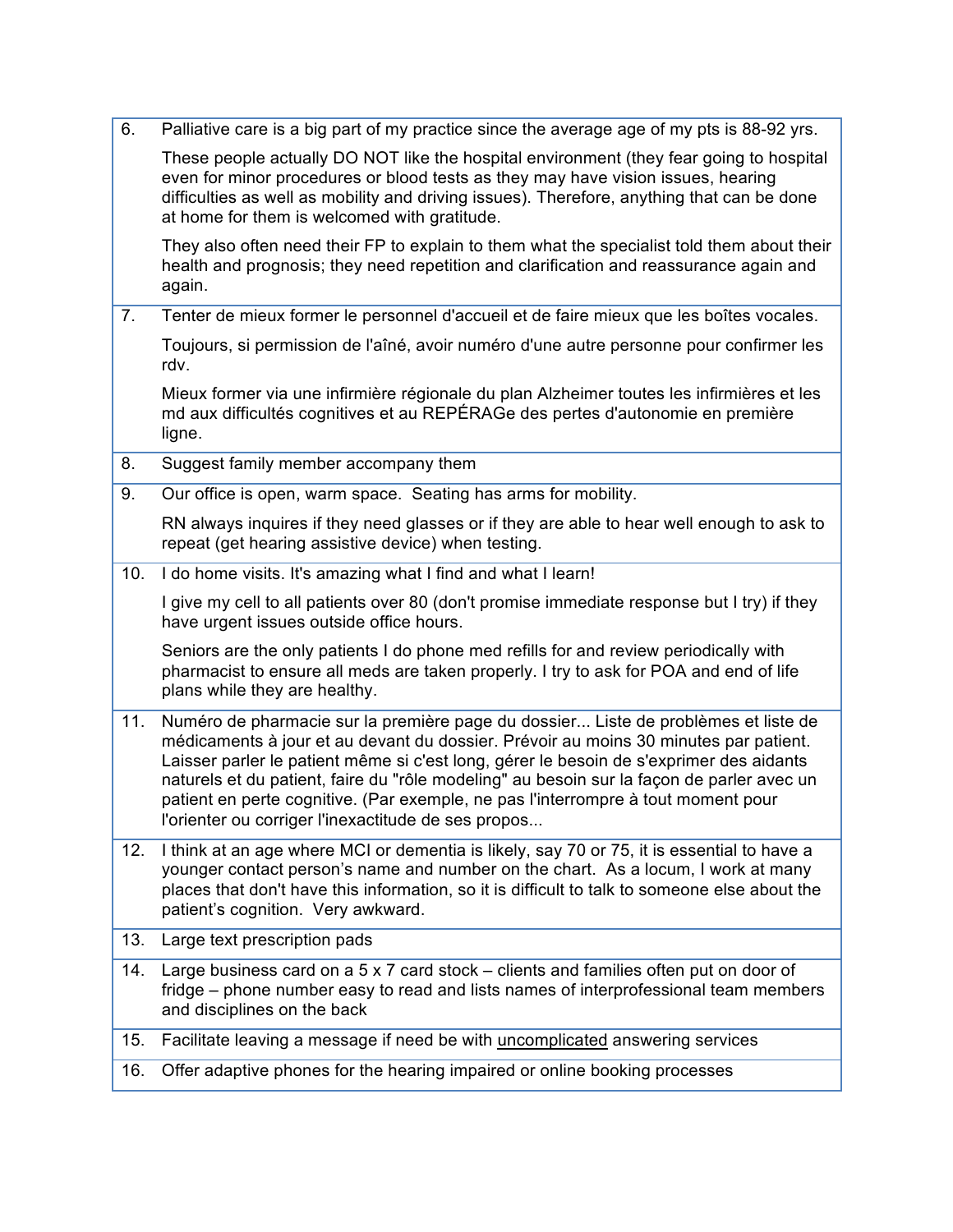17. Kindness goes a long way. Extra time.

Think about disabled parking for patient and family member – be proactive.

- 18. Basic- avoid paternalistic attitude.
- health information that most wouldn't consider private (not STD's etc) and most say yes. Of course, when they lose their wits it becomes null and void if they say no. I also add ADLs and IADL's to the intake, and will probably update annually for things like that. I'm used to housecalls where such issues become immediately apparent, so always try to 19. Intake form asks for contact info, if over sixty someone a generation younger, and I tell them I want to still be their doctor in 20 years so I need someone to call if I suspect they've developed some dementia. The intake form specifically asks if it's okay to give make sure the office doesn't become a place to hide important problems.

## **3. Senior-friendly physical environments (20 responses):**

| <b>Response</b>                                                                                                                                                      |
|----------------------------------------------------------------------------------------------------------------------------------------------------------------------|
| Changing from fluorescent to nonfluorescent lights can be more relaxing for all. Home-<br>like items such as flowers. Pets can be of help.                           |
| A pillow on the examining table.                                                                                                                                     |
| Chair next to BP machine (in my office anyway people can't always get up on the<br>table).                                                                           |
| Wheel Chair accessible rooms. Change-elevation exam bed.                                                                                                             |
| Sit-on Weigh scale.                                                                                                                                                  |
| There are no stairs needed to reach the office. The doors of the clinic are larger so to<br>accommodate wheel-chairs. All exam tables have rubberized footsteps.     |
| We have high benches and stools in exam rooms, myself and my nurses are there if<br>need be to help them on or off the exam table and help them get dressed as well. |
| Stool with a handle and a high-low barrier free bed. Automatic door openers, call bell in<br>the washroom.                                                           |
| Pas d'escaliers                                                                                                                                                      |
| Salle d'attente adaptée                                                                                                                                              |
| RDV plus long                                                                                                                                                        |
| "Pocket talker" (assistive listening device)                                                                                                                         |
| Table d'examen qui se baisse et se lève                                                                                                                              |
| Loupe                                                                                                                                                                |
| I bought an exam table with hydrolic lift. It's a massage therapy table which costs a<br>fraction of what the medical- exam tables cost, and work just as well.      |
| Adjustable exam beds.                                                                                                                                                |
| Ramp access.                                                                                                                                                         |
|                                                                                                                                                                      |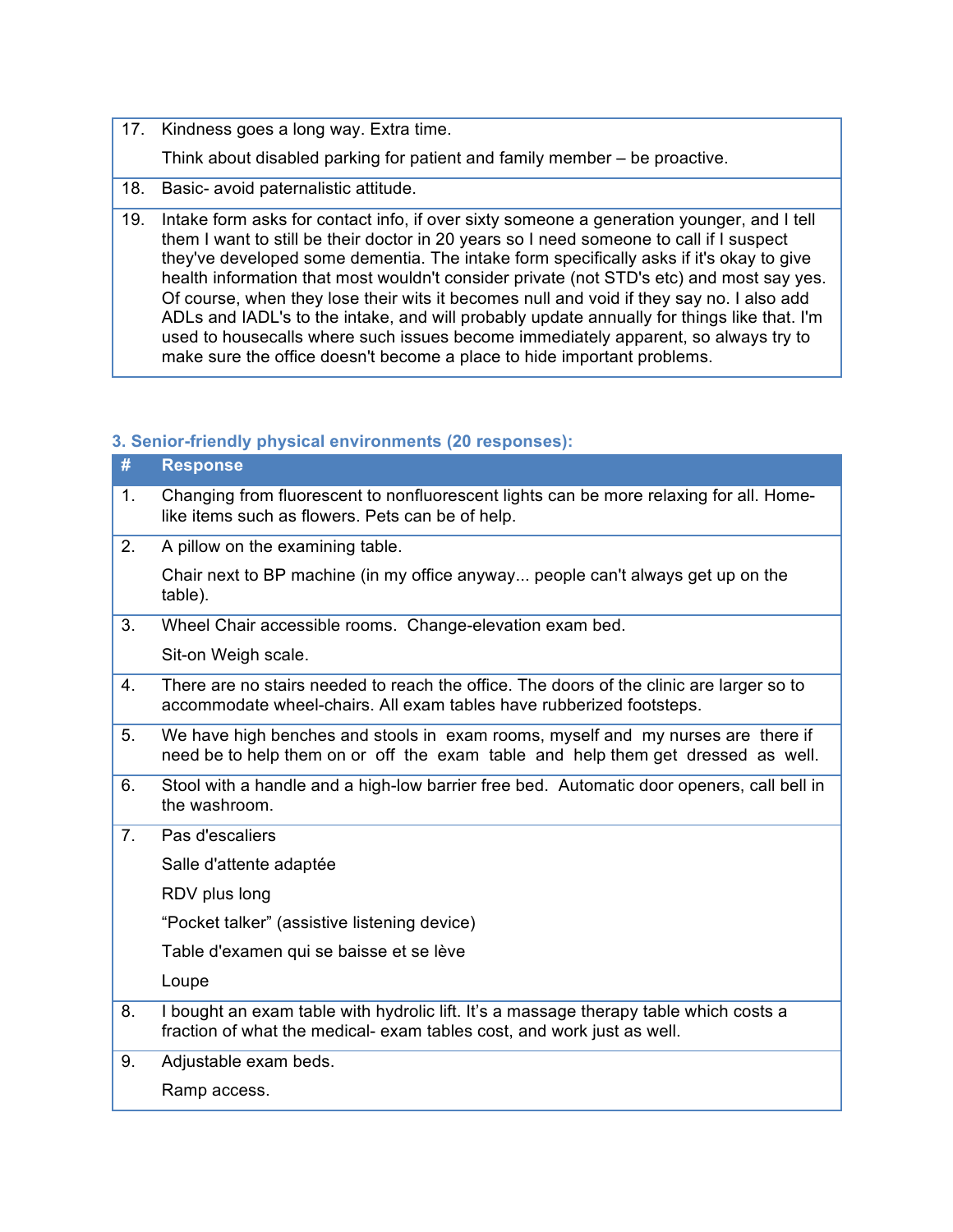10. Office is open space with Zen colors.

Seats have arms for mobility.

There is one procedure room with a bed that moves up and down.

 11. Table hydraulique (indispensable!)Oreiller (Pour corriger les cyphoses dorsales, pour avoir leur tête bien appuyée.) Balance avec une barre d'appui d'un côté et un comptoir de l'autre. 3 chaises (Le patient et le... ou le couple d'aidants naturels.

 De l'espace pour en tasser une lorsqu'il y a fauteuil roulant. Place pour l'ambulateur et la canne. Éclairage adéquat, au dessus de la table d'examen et au dessus du bureau. Aide à l'audition. Papier pour écrire lorsque malentendants, et pour dessiner des explications.

 Langue à long et à court manche pour remettre les chaussures après les examens. Miroir pour voir derrière les jambes sans les faire tourner. (Plaies, lésions...)

- 12. One large room instead of many small. I get the patient from the waiting room, so immediately know their Get Up and Go which is almost as informative as a house call. The room is big enough for wheelchairs, walkers, families.
- 13. Older patients need help checking in.;NO electronic devices to check in without assistance (due to sight, tremor and co-ordination issues)

We have a "concierge," an older gentleman, who helps with checking in.

Bathroom with support railings.

- 14. Ensure there is de-icing in winter.
- 15. Space for family, wheelchair, walkers etc. in the exam room,

 Handheld sphygnanomometer so I don't have to put my head in their lap and crane my neck into an unnatural position to see the numbers over by the exam table and can and even then sometimes can't because then my bifocals aren't matched up on my eyes.

 overmedicalize them I put frailty and whatever else is needed on my problem list so specialists don't

# **4. Organizational support for senior-friendly initiatives (e.g., your group practice, your local health authority) (16 responses):**

| #       | <b>Response</b>                                                                                                                                                                                                                        |
|---------|----------------------------------------------------------------------------------------------------------------------------------------------------------------------------------------------------------------------------------------|
| $1_{-}$ | Need to discuss more at our clinic and be more intentional in being Senior Friendly.                                                                                                                                                   |
| 2.      | We work in a group practice with an internist, a nutritionist and psychologist. We also<br>refer to the geriatric department of the Jewish General Hospital each time we have a<br>new case of fast progressing dementia.              |
| 3.      | I have been working at supportive living sites since the last 6 years and I find that<br>location is a great tool to help my seniors patients because I have a lot of resources<br>through OT, PT and client care services in general. |
| 4.      | Plan Alzheimer du Québec.                                                                                                                                                                                                              |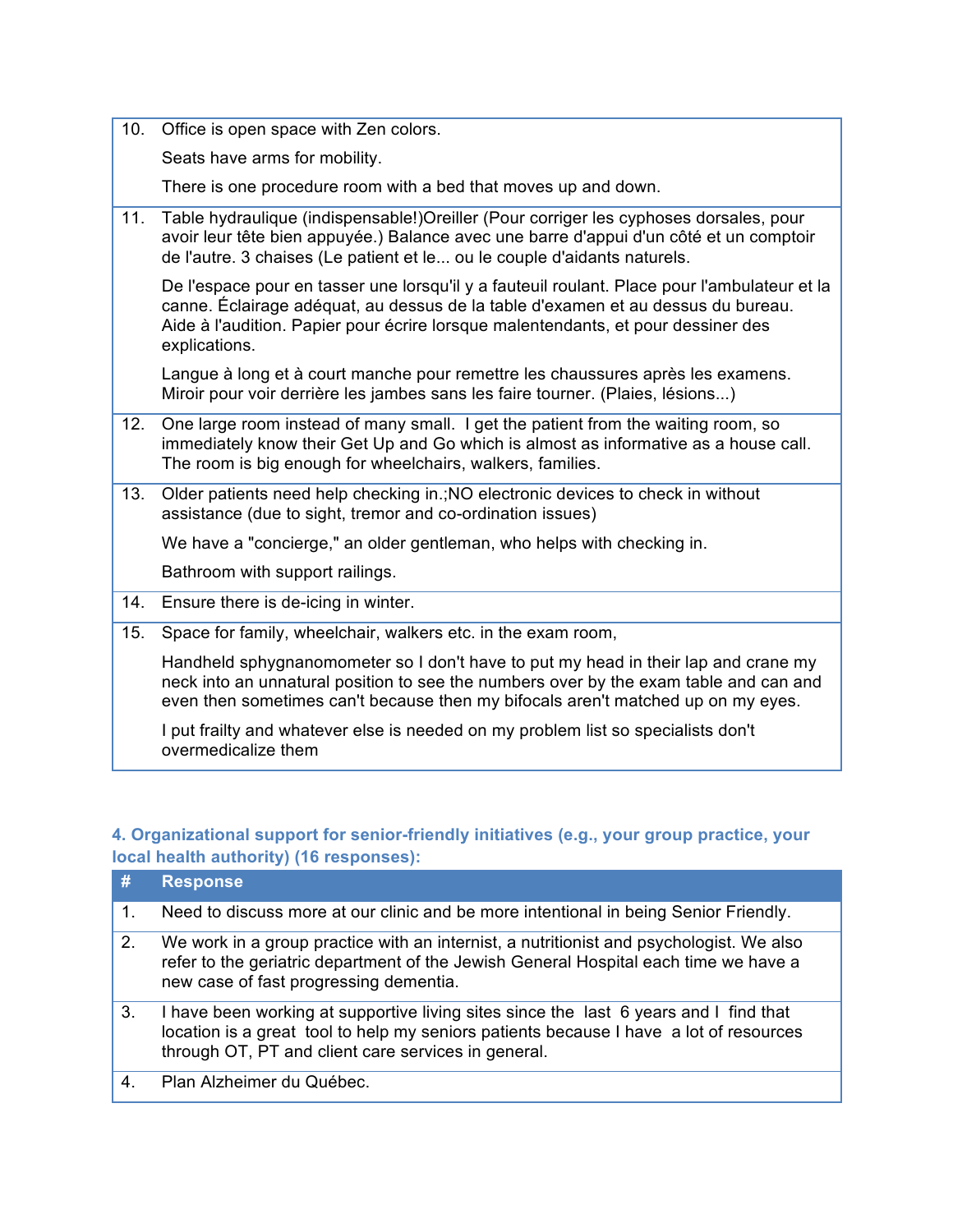| 5.             | Geriatric team visits the nursing homes and elderly homes for support.                                                                                                                                                                                                                                                                                                                                                                                                                                           |
|----------------|------------------------------------------------------------------------------------------------------------------------------------------------------------------------------------------------------------------------------------------------------------------------------------------------------------------------------------------------------------------------------------------------------------------------------------------------------------------------------------------------------------------|
| 6.             | <b>CCAC</b>                                                                                                                                                                                                                                                                                                                                                                                                                                                                                                      |
|                | <b>Public Health</b>                                                                                                                                                                                                                                                                                                                                                                                                                                                                                             |
|                | Day Programmes                                                                                                                                                                                                                                                                                                                                                                                                                                                                                                   |
| 7 <sub>1</sub> | For 5/7 years our clinic has held a party at local senior hall on our off day.                                                                                                                                                                                                                                                                                                                                                                                                                                   |
|                | local Highland dancers, music, singers<br>$\overline{\phantom{0}}$                                                                                                                                                                                                                                                                                                                                                                                                                                               |
|                | physicians supplied money for light snacks and drinks<br>۰                                                                                                                                                                                                                                                                                                                                                                                                                                                       |
|                | local retirement homes supplied trays of food<br>۰                                                                                                                                                                                                                                                                                                                                                                                                                                                               |
|                | we made goody bags for each person take home- supplies donated by local<br>companies and vendors, i.e., Ensure                                                                                                                                                                                                                                                                                                                                                                                                   |
|                | local companies and pharmacies approached and often provided raffle prizes<br>which was huge success                                                                                                                                                                                                                                                                                                                                                                                                             |
|                | local SNAP paper took pictures                                                                                                                                                                                                                                                                                                                                                                                                                                                                                   |
|                | Goal: promote socialization, community support.                                                                                                                                                                                                                                                                                                                                                                                                                                                                  |
| 8.             | Aide de l'infirmière en place, aide du CLSC. Au besoin, appel à la Curatelle publique.                                                                                                                                                                                                                                                                                                                                                                                                                           |
|                | Aide très précieuse des pharmaciens du territoire. Mon "Up to date" sur mon iPhone<br>Aide de la direction générale pour discuter avec les familles au besoin. Demandes de<br>relocalisation assez tôt dans l'évolution pour éviter les transferts et multiples transits<br>d'hébergement, mais pas trop tôt, pour qu'ils bénéficient le plus longtemps possible de<br>leur environnement naturel. Il faut prévoir environ 1 an pour obtenir un hébergement en<br>RI ou en CHSLD. Utilisation du centre de jour. |
| 9.             | We also need more physician involvement in home nursing, or at least the expectation<br>of communication with home services.                                                                                                                                                                                                                                                                                                                                                                                     |
| 10.            | Give a prescription and an instruction sheet at the same time.                                                                                                                                                                                                                                                                                                                                                                                                                                                   |
| 11.            | Pharmacist: home delivery of meds.                                                                                                                                                                                                                                                                                                                                                                                                                                                                               |
|                | Aware of senior support in the community and provide information re: those services to<br>patient and caregivers.                                                                                                                                                                                                                                                                                                                                                                                                |
|                | 10 a ellebration with COAO to boys soos monography and added in bones wisiting without                                                                                                                                                                                                                                                                                                                                                                                                                           |

 12. collaboration with CCAC to have case manager embedded in home visiting primary care team

#### **5. Ethics in care and research (8 responses):**

# **# Response**

- approach to be more conducive to my patients, rather than following guidelines only. 1. I am currently working on evaluating need for osteoporosis medication in seniors and the decrease in fragility fractures at one site. I am collecting data and trying to streamline my
- 2. Plan Alzheimer du Québec.
- 3. We respect patients values and interests and look out for their welfare.

Goal: to maximize benefits and to avoid harm.